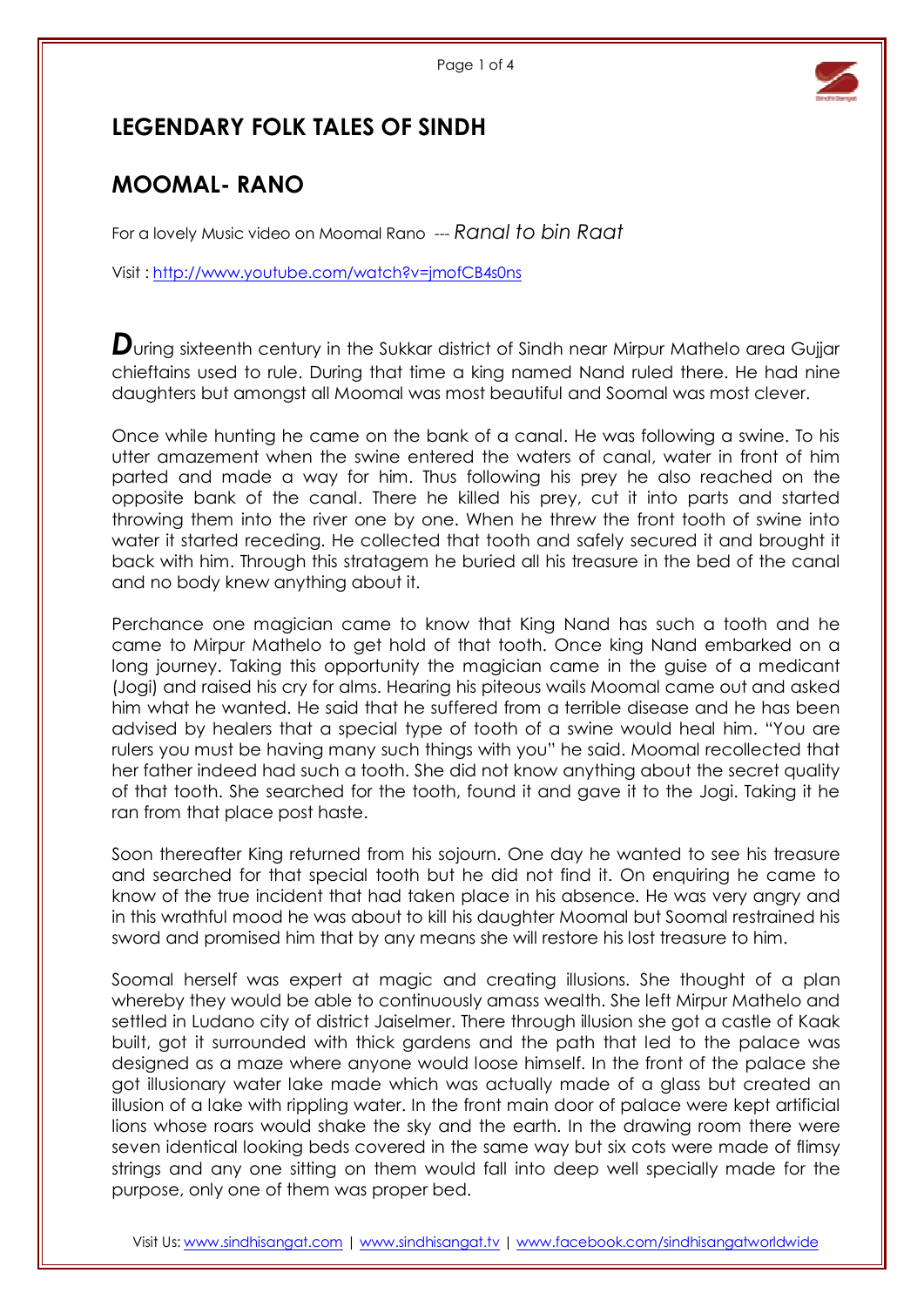

She came to reside there with her sister Moomal and her maid servants. She sent out the proclamation, "Anyone who would succeed facing all the obstacles and undergoing all the ordeals and sit on the special cot would win the hand of Moomal." It goes without saying that the fame of the beauty of Moomal had already spread far and wide and many were prepared to take the risk. During those times many business men and men of fortune used to frequent Ludano. On hearing this proclamation many princes from far and wide would come rushing to Ludano.

Those who offered a stake to win a beauty, Attracted fragrance end up in a raging fire…

A big drum was kept outside the palace. Any one wanting to meet Moomal would strike at the drum and a maid servant named Natur would come and escort him inside and loose him in the garden from where the person was supposed to find his way on his own. Servants of Moomal and Soomal would take away all the belongings and precious belongings of that person and disappear. Some such seekers would grope in the way would be taken in a forest and abandoned there who would often become Jogis or beggars and some would be killed and buried near Kaak. In this manner Soomal collected lot of wealth and paid to her father as per her promise.

Moomal would kill Aristocrats, bind arrogant Sodi made many envious, holy men, Scholars… Would pierce them with an arrow, Who wore a precious Jewel on their head…

During that period Thar used to be ruled by Soomras. Last ruler of that clan was Hameer Soomro. He had three ministers named, Donro Bhatti, Sanhro Dhamachi, and Rano Mendro. The ruler as well as ministers were friendly therefore spent most of the time together. One day while on hunt they came across a Jogi in the forest. Jogi had a royal appearance; he wore gold chain in the neck and was wearing a sort of crown. During the course of conversation they came to know that he was also a prince and was reduced to this state in the love for acquiring hand of Moomal about whose beauty every one had heard. All the four started for Ludano to try their luck. But it was not a joke to get hand of Moomal. Reaching the door of Moomal's palace the foursome wanted to try their luck and one by one struck the drum. Three persons preceding Rano Mendro were lost in the maze and were treated in the same manner as others were on such previous occasions. Rano Mendro due to his ability, wisdom, intelligence and daring could break all the illusions and thus succeeded in meeting Moomal. Moomal also was enchanted by the handsome and intelligent Rano and they got together. Thus two fond hearts met each other and enjoyed the fruits of their love. In the meanwhile his three friends wanted to return to their place Umerkot. When Rano came to bid them farewell they treacherously forced Rano on the camel and rode to Umerkot. The ruler Hamir Soomro felt jealous of Rano and he was imprisoned by the ruler while Moomal anxiously waited for Rano. When he did not return Moomal was distraught and could not bear the separation. This state nearly broke her heart. Every evening she would expectantly wait for him to return. At Umerkot the ruler freed Rano only on the condition that he would not set his eyes on Moomal ever again. But Rano would stealthily go on a fast camel to Ludano and would return before daybreak. Thus lovers continued to meet suspiciously. After some time when the ruler came to know this breach of solemn word by Rano he was again consigned to prison.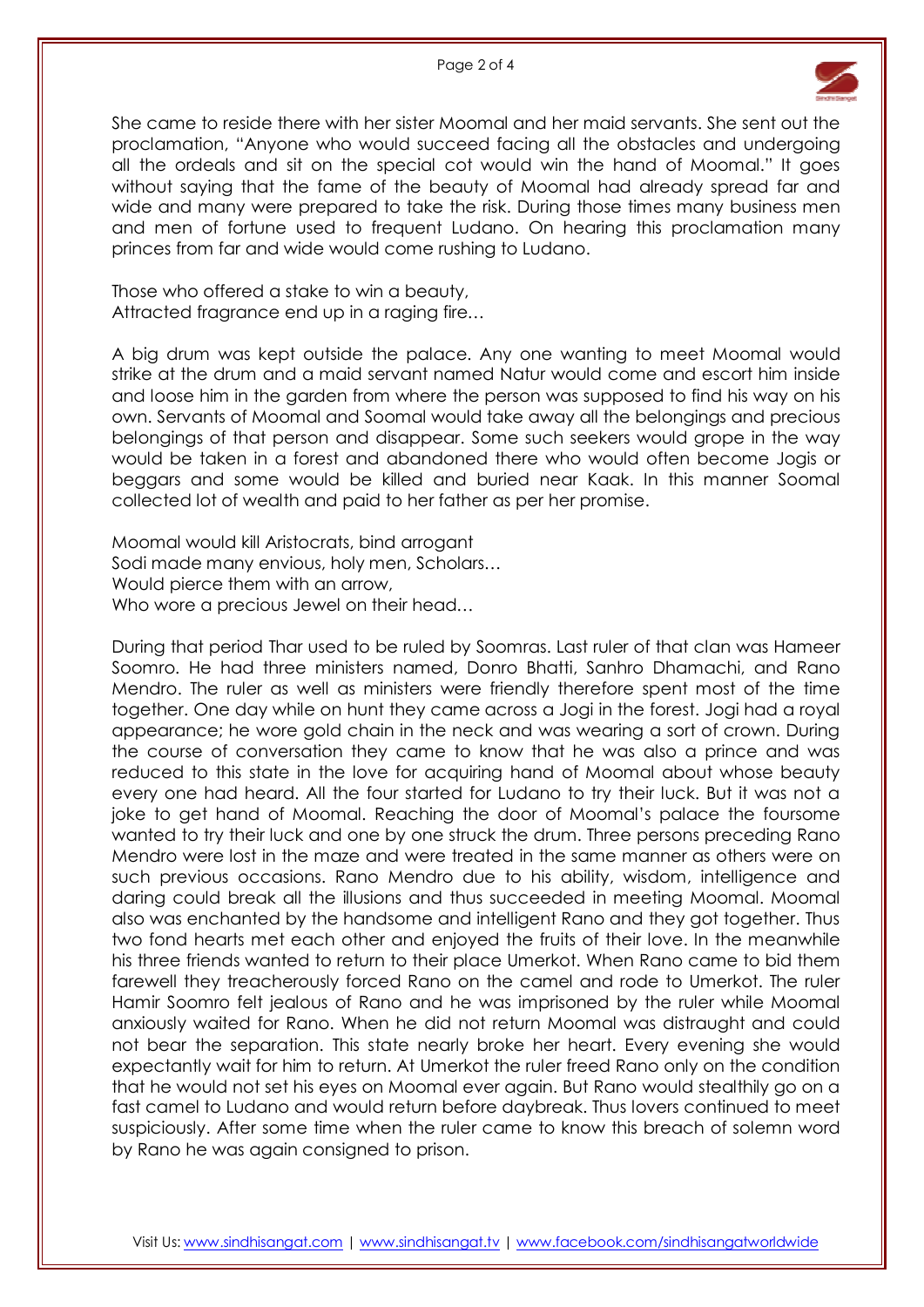

In the evening when Rano did not reach Moomal's palace again she was devastated. In order to console her by make belief she persuaded her sister to dress like Rano and sleep in her bed chamber.

Actually in relation Rano was brother in law of the ruler Hamir Somoro. Rano's sister who was reining queen again persuaded him to free Rano. On thus being freed he again quickly rode to Ludano and reached Kaak palace. Reaching there he saw that Moomal was asleep deep in slumber and near her was another person identically dressed like him. He grew suspicious and rejected. He wanted to kill them both in fit of rage, but then wiser counsels prevailed, after all he had loved Moomal with all his heart how could he end her life. He left her to her own fate but as a proof of his visit he left his beautiful walking stick.

When Moomal got up in the morning she saw Rano's stick. She understood the entire thing. She repented on her foolishness but a deed once done can't be undone.

Rano Mendro felt betrayed and was very sore about the insulting behavior meted out by Moomal and was horrified to think of her infidelity. On the other hand Moomal every moment continued with her wails of separation.

O Rana! I who am spurned wait for you daily, The memories of time spent with you Is etched in my memory as lines on my palm, My heart is pierced by your love O my beloved!

She would shed tears whole day and would send messages to Rano through bird like crow and sparrows and would say to herself:

 Mendra if you return to Ludano, I would sacrifice my home and everything, I don't want anything but Rano, I am requesting Sodo, due to my love,

She would burn the lamps with scents in expectation of Rano but all in vain. At last she entreated:

 Only your name is on my lips O! Mendra! Abdul Latif says that God will fulfill my desire,

After a long futile wait Moomal put on a disguise of a rich merchant and came and settled at Umerkot. She got a palace built opposite the palace of Rano. As Rano was commerce minister of Umerkot both became quite friendly. One evening they were playing a game of chess. While throwing a dice a part of Moomals' arm was exposed and seeing the birth mark there Rano could see through this disguise and found himself with face to face with Moomal. He immediately wanted to leave that palace, seeing herself thus exposed Moomal tried to explain the reality of the situation and begged his forgiveness and for the same love. All this failed to move Rano. He haughtily left her. Thus without any hope and in the depths of gloom Moomal built a pyre and sacrificed herself on the burning pyre. When Rano heard of this he was convinced about her love and chastity he also jumped into the burning pyre and thus both lovers attained immortality. It is said: